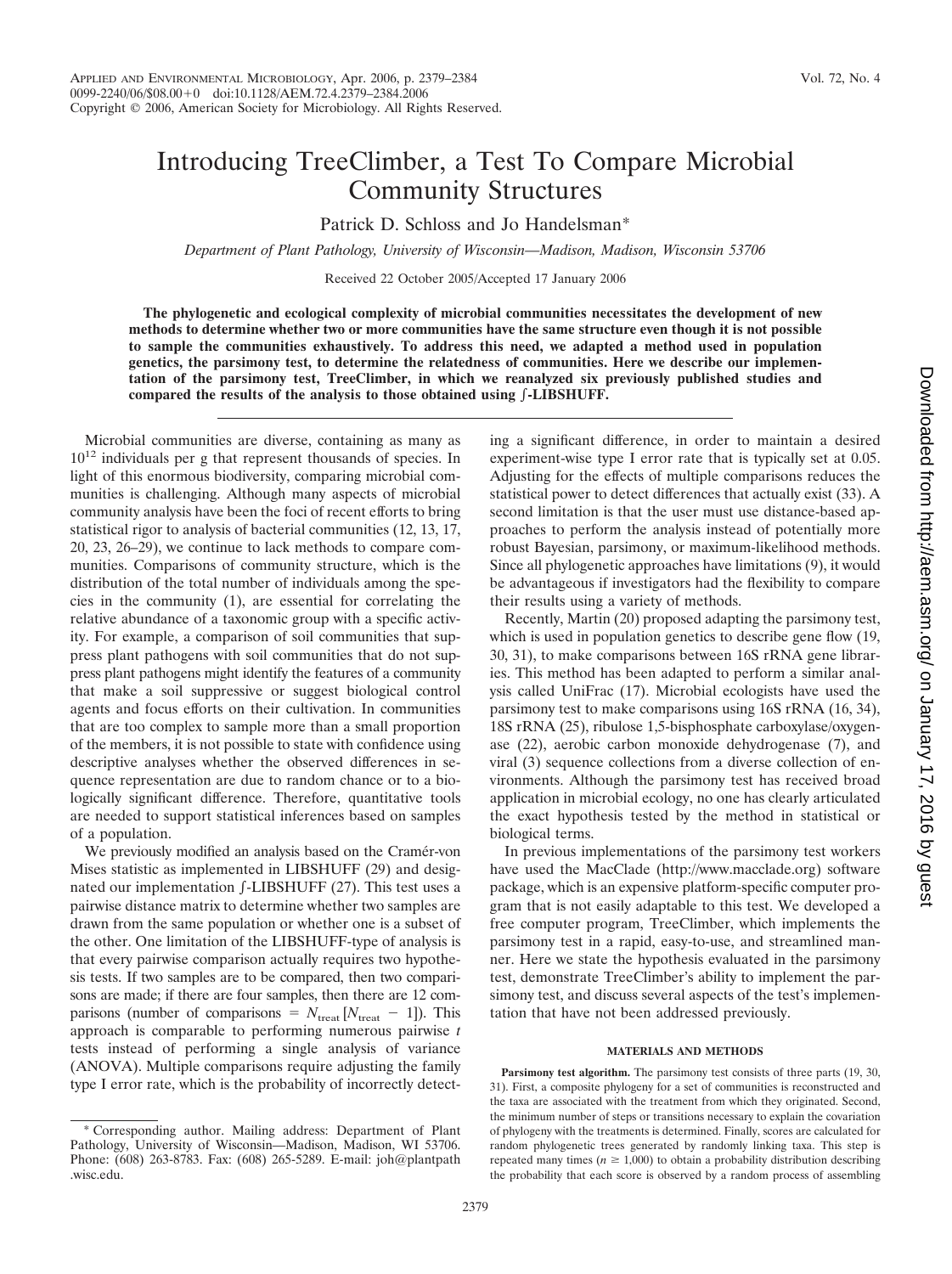

FIG. 1. Examples of using Fitch's algorithm (11) to score a phylogenetic tree when samples are obtained from two communities. The letters represent treatments for the nodes, and the numbers represent the treatment label for each sequence considered. The parsimony scores (P) and treatment labels for each node as they aggregate through the nodes are indicated.

sequences into groups. TreeClimber performs the last two parts, producing a probability distribution for observing each parsimony score using the tree(s) submitted by the user and the random trees.

**Phylogenetic reconstruction.** Sequence alignments were constructed in ClustalW (version 1.83) using a gap-opening penalty of 10.0 and a gap extension penalty of 0.10. Trees constructed using the neighbor-joining, bootstrapped neighbor-joining, and parsimony algorithms were calculated using PAUP\* (35). Because an exhaustive search of the most parsimonious tree was not possible for all of the data sets that we analyzed, we retained the 1,000 most parsimonious trees. Trees constructed using MrBayes were calculated by assuming a general time-reversible model and gamma-distributed rates. The MrBayes analysis used four Markov chains, which were run for at most 500,000 generations so that the maximum likelihood of each generation was relatively constant. The final 100,000 trees were sampled every 100 generations to obtain 1,000 trees. The most recent releases of ARB (18), PHYLIP (10), PAUP\* (35), MEGA3 (14), and MrBayes (24) were obtained from the appropriate websites. NEXUS-formatted files used to perform many of the simulations presented here are available on the Tree-Climber website (http://www.plantpath.wisc.edu/fac/joh/treeclimber.html).

**Scoring a tree by parsimony.** Given a phylogenetic tree in which each taxon is associated with a treatment, TreeClimber determines the most parsimonious number of transitions between the treatments using Fitch's algorithm (11). The parsimony test algorithm uses a phylogenetic tree in which each exterior branch (Fig. 1, leaves 1 to 8) is labeled according to the treatment from which the

sequence originated. The algorithm compares each leaf to determine the appropriate label for each of the interior nodes (Fig. 1, nodes a to g) by comparing the labels of the two branches that share the same node. If there is an intersection between the two sets of labels, then the node is labeled with the result of the intersection and a penalty is not assessed to the parsimony score. If there is not an intersection between the two labels, then the union of the two labels is applied and a penalty of 1 is assessed to the parsimony score. This scoring algorithm can be applied to any bifurcating tree with as many different labels as are desired. Figure 1 shows an example for a phylogenetic tree from an analysis with two treatments. The parsimony score for this tree was three.

**Significance of parsimony score.** TreeClimber constructed 10,000 randomly joining trees for each test to generate each random probability distribution. TreeClimber generates random joining trees by using the same number of individuals for each treatment that was found in the actual data set. The program randomly selects either two taxa, two nodes, or a node and a taxon and joins them at a new node. This process is repeated until a complete tree is constructed. The parsimony score for each random tree is calculated. The fraction of the 10,000 randomly joining trees with that parsimony score is the probability of observing that score by chance, assuming that the hypothesis being evaluated is correct. A comparison of the parsimony score for the user-inputted tree or trees to the cumulative probability distribution indicates the probability of observing the same or a lower parsimony score by chance.

**TreeClimber.** TreeClimber is available free as  $C++$  source code for compilation in Linux or Mac OSX and as a binary executable for the Windows operating system (http://www.plantpath.wisc.edu/fac/joh/treeclimber.html). Two input files are required to run the program: a PHYLIP or NEXUS-formatted Newick file containing one or more phylogenetic trees and a file containing the sequence name and its corresponding treatment. The user can select the number of randomly joining trees desired to construct the test distribution. A probability distribution for any number of treatments and replicates can be determined without input of an observed set of phylogenies or set of sequence identifiers. Finally, TreeClimber generates a file containing the probability of observing each parsimony score for the user and randomly joining trees.

## **RESULTS AND DISCUSSION**

**TreeClimber evaluation.** We developed TreeClimber to provide a streamlined method for performing the parsimony test. To test our implementation of the parsimony test, we evaluated TreeClimber using a variety of data sets obtained from the literature (Table 1). The results of our implementation were consistent with the results observed in the original studies. Phylogenetic trees generated in PHYLIP, ARB, MEGA3, PAUP\*, and MrBayes have been successfully used in TreeClimber (Fig. 2).

TABLE 1. Comparison of *P* values obtained using f-LIBSHUFF and TreeClimber for various methods of phylogenetic tree construction and 16S rRNA sequence collections*<sup>a</sup>*

| Site (reference)                                                                                                           | Library name<br>(no. of sequences)                                                                                                           | <b>f-LIBSHUFF</b><br>$P$ value                                                                                    | TreeClimber $P$ value at 95th percentile (proportion of<br>P values that are $\leq 0.05$ )     |                                                                                                             |                                                                                                             |                                                                                                                      |
|----------------------------------------------------------------------------------------------------------------------------|----------------------------------------------------------------------------------------------------------------------------------------------|-------------------------------------------------------------------------------------------------------------------|------------------------------------------------------------------------------------------------|-------------------------------------------------------------------------------------------------------------|-------------------------------------------------------------------------------------------------------------|----------------------------------------------------------------------------------------------------------------------|
|                                                                                                                            |                                                                                                                                              |                                                                                                                   | Neighbor<br>joining                                                                            | Parsimony                                                                                                   | Neighbor<br>joining<br>bootstrap                                                                            | <b>MrBayes</b>                                                                                                       |
| Sequencing batch reactors (2)<br>Arid soils $(6)$<br>Scottish soil (21)<br>Wisconsin soil (15)<br>Alpine tundra fungi (25) | SBR1 (97), SBR2 (92)<br>$CO (59)$ , $S0 (53)$<br>SAF (138), SL (137)<br>1997 (139), 2000 (129)<br>Spring (56), summer (27),<br>winter $(42)$ | $0.065, 0.747^b$<br>$0.012^*, 0.187^b$<br>$0.030, 0.073^b$<br>$\leq 0.001^*$ , $\leq 0.001^{*b}$<br>$< 0.001 * c$ | 0.103(0.000)<br>0.147(0.000)<br>$0.004*$ (1.000)<br>$< 0.001$ * (1.000)<br>$< 0.001$ * (1.000) | 0.159(0.003)<br>0.147(0.000)<br>$0.018*(1.000)$<br>$\leq 0.001$ * (1.000)<br>$< 0.001$ <sup>*</sup> (1.000) | 0.522(0.032)<br>0.244(0.355)<br>$0.031*(0.989)$<br>$\leq 0.001$ * (1.000)<br>$< 0.001$ <sup>*</sup> (1.000) | 0.409(0.005)<br>0.147(0.483)<br>$0.047*$ (0.982)<br>$< 0.001$ <sup>*</sup> (1.000)<br>$< 0.001$ <sup>*</sup> (1.000) |
| Feces from patient receiving<br>antibiotics (36)                                                                           | Preantibiotic (84), during<br>treatment $(74)$ ,<br>postantibiotic (84)                                                                      | $< 0.001 * c$                                                                                                     | $< 0.001$ <sup>*</sup> (1.000)                                                                 | $\leq 0.001$ * (1.000)                                                                                      | $< 0.001$ <sup>*</sup> (1.000)                                                                              | $< 0.001$ * (1.000)                                                                                                  |

*a* Asterisks indicate *P* values that are less than 0.05 after correction for multiple comparisons. All *P* values are based on 10,000 randomizations. The *P* value at the 95th percentile is the *P* value where 95% of the

 $<sup>b</sup>$  The first value is the value for the analysis performed using the first library as the homologous library, and the second value is the value obtained when the second library was used as the homologous library.</sup>

 $\epsilon$  The *P* value for all six comparisons was <0.001.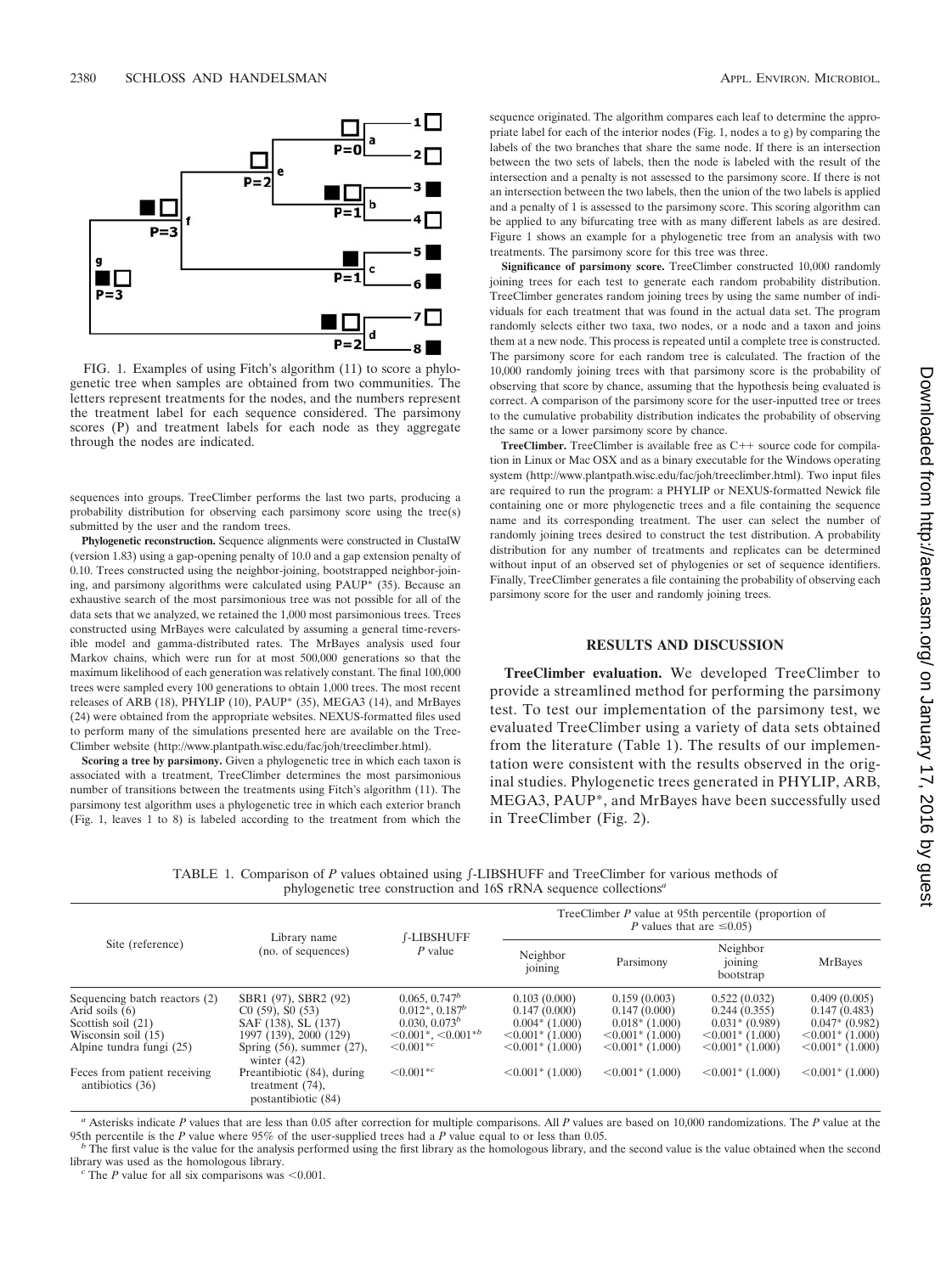

FIG. 2. TreeClimber-generated probability distribution of MrBayes-generated and neighbor-joining (NJ) phylogenetic trees for the data of McCaig et al. (21). A Scottish soil data set was compared to the distribution of scores obtained from 10,000 random joining trees when there were 137 and 138 samples for each treatment. The asterisk at a parsimony score of 84 indicates the score at which the cumulative random probability was equal to 0.047. When MrBayes-generated trees were used, 98.2% of the trees had a *P* value less than 0.05 and the *P* value for the neighbor-joining tree was 0.004.

A parallel analysis of each study was performed using  $\int$ -LIBSHUFF to determine whether each community investigated was a subsample of the community represented in the other library. In four of the six studies that we analyzed, we obtained low *P* values by both techniques (Table 1). For one of the six studies we calculated a low  $P$  value using  $\int$ -LIBSHUFF and a high *P* value using TreeClimber (6), and for another we observed the opposite result (21). Differences in significance between the two methods are likely due to differences in statistical power and the hypotheses tested in the analyses.

Since the parsimony test algorithm was introduced and implemented in other studies (3, 7, 16, 22, 25, 34), we identified five potentially problematic issues. The most significant issue that deserves attention is stating the hypothesis that the parsimony test evaluates. Other issues include choosing a phylogeny, performing the analysis with a subset of the data to identify effects of a treatment on a specific group of organisms, designing appropriate experiments that are amenable to the test, and determining whether to use duplicate sequences in the analysis.

**Hypothesis development.** Martin (20) generically described the application of a parsimony test as a test to determine whether two 16S rRNA sequence collections harbor different lineages. As developed by Maddison and Slatkin (19, 30, 31), however, the hypothesis posits that populations in different treatments are either panmictic, epidemic, or clonal. There are a number of problems with applying the hypothesis to microbial communities, including the lack of classical sexual mating among bacteria, the lack of a single population of one species,

and the concepts of panmictic, epidemic, clonal and populations, which have been defined in microbiology to refer to the association of genes at different loci using multilocus enzyme electrophoresis (32).

For application to community phylogenies, it is necessary to adapt the original hypothesis. Our modified hypothesis is that two communities share an ancestral community structure (i.e., a coalescent community structure) and the phylogenetic differences observed between two or more community structures are due to an accumulation of random variation. Randomly joining trees are an example of the possible phylogenies that are observed if this hypothesis is correct because populations are equally likely to be found in each treatment. Departures from this hypothesis occur when populations in the communities experience some effect (i.e., perturbation or selection) that causes populations to be either gained or lost. Alternatively, some effect may impede communities from demonstrating signs of variation. If populations experience selection pressure, then populations of similar members are more likely to affiliate with a single treatment than with multiple treatments. This would result in a lower parsimony score than is expected by random variation. If no random variation occurs, then the same lineages found in one treatment are found in all of the treatments. This would result in a parsimony score that is higher than the score expected by random variation. Based on the available data (Table 1), it seems unlikely that two or more communities are identical to each other. Therefore, we are interested in testing the probability that a treatment exerts selection pressure on the structure of multiple communities.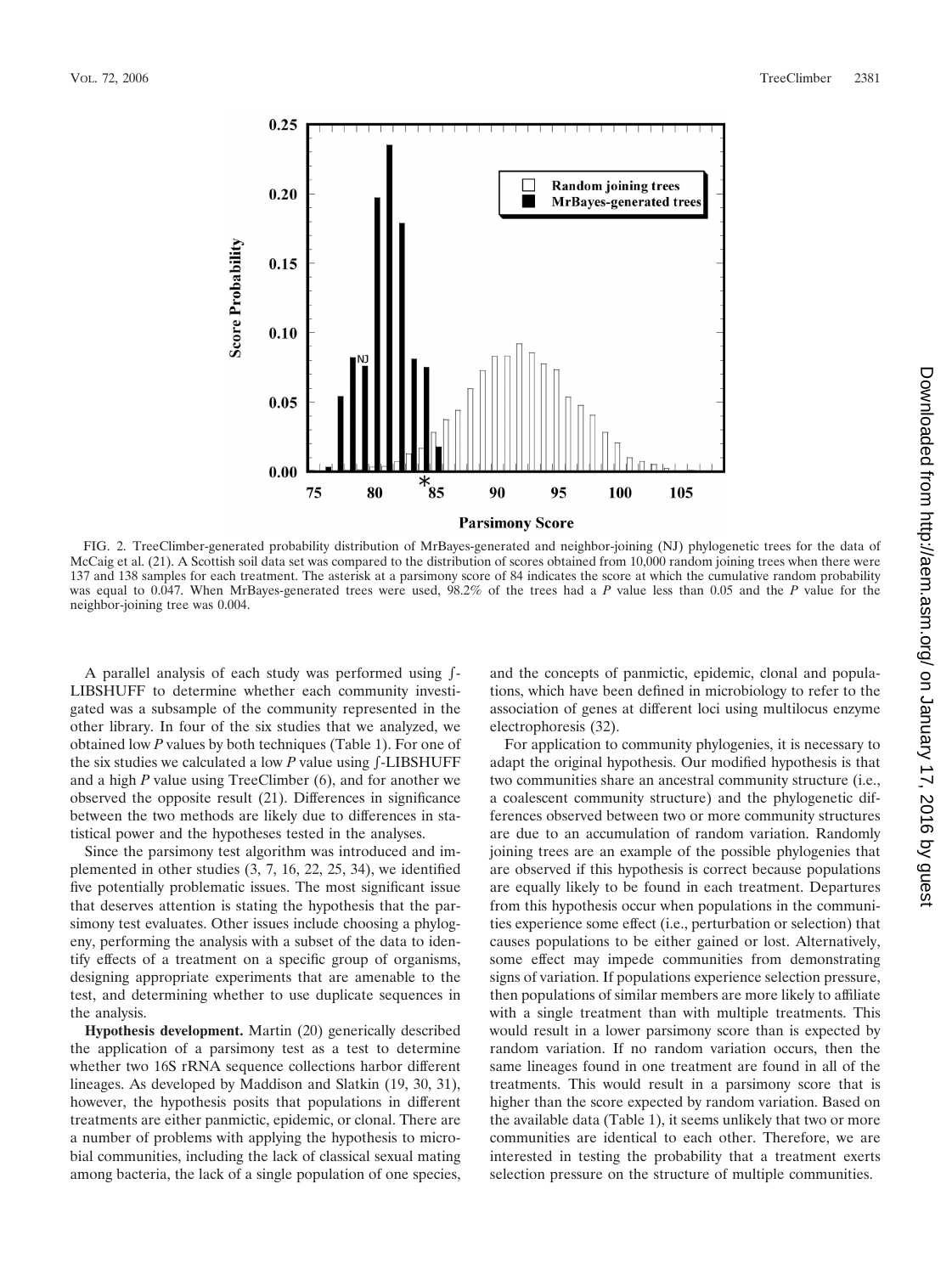**Phylogenetic reconstruction.** We found considerable variability in *P* values in an analysis using different phylogenetic methods, indicating that the robustness of the underlying phylogeny is critical to the analysis (Table 1). Comparisons of phylogenies constructed using different methods may increase the confidence that small *P* values are due to a biological effect and are not a product of the methodology. We considered the MrBayes-generated trees to be the most robust phylogeny available because they represented an equiprobable random sampling of the true phylogeny. When at least 95% of the 1,000 trees generated had a *P* value less than 0.05, we considered the differences between treatments to be significant (Fig. 2).

A salient difference between the parsimony test and  $\int$ -LIBSHUFF is that f-LIBSHUFF calculates a continuous statistic and TreeClimber calculates a discrete statistic whose range is dependent on the number of sequences analyzed. In a --LIBSHUFF analysis, if 10,000 randomizations are performed, there are generally 10,000 different values for the statistic. For the same number of randomizations, the distribution is confined to a much narrower window of possibilities, which means that a difference in the parsimony score of 1 or 2 can represent a large difference in the *P* value. This results in decreased resolution among *P* values and may result in reduced statistical power. For example, when analyzing the data set of Dunbar et al. (6), we obtained a parsimony score of 34 for the neighbor-joining and parsimony trees and a median score of 33 using the bootstrapped neighbor-joining and Mr-Bayes trees; these scores had *P* values of 0.147 and 0.081, respectively. Had any of the scores been 32, the *P* value would have been 0.040 and considered marginally significant. This indicates that the analysis is sensitive to the quality of the phylogeny.

Ideally, experiments using TreeClimber would be designed to maximize the resolution among *P* values, resulting in improved statistical power. The spread in parsimony scores between the 5th and 95th percentiles increased an average of 0.03 for every taxon added to two treatments when there were at least 100 taxa for each treatment (data not shown). When there were at least 100 sequences for each treatment, the 5th percentile parsimony score increased 0.65 for every taxon added to each library (data not shown). Considering that only 53 and 59 sequences were obtained from both communities in the data set of Dunbar et al. (6), it is likely that additional sequencing of community members would result in a high probability of finding evidence of differential selection pressure.

**Experimental design.** The 16S rRNA gene libraries of McCaig et al. (21) from an unimproved pasture and an improved pasture that received fertilizers have been extensively studied by microbiologists developing tools to study microbial ecology (5, 12, 20, 26, 27, 29). Although the complete collection represents three replicate 16S rRNA gene libraries from each of the pastures, each of the previous analyses of the data set ignored the nested experimental design, pooled the three libraries within each site, and implemented a single-classification design. These accommodations were necessary because, unfortunately, the parsimony test and LIBSHUFF-type tests are amenable only to single-classification analysis.

In a classical nested ANOVA, it is permissible to pool replicates and use a single-classification ANOVA when the variability between replicates within a treatment is not significant (33). We used an analogous approach by considering each of the three replicates for each pasture a separate treatment. A comparison across the improved pasture libraries resulted in a marginally high *P* value (87.6% of trees with a *P* value less than 0.05), and a low *P* value was observed for the comparison across the unimproved libraries (100% of trees with a *P* value less than 0.001) with trees obtained using the MrBayes phylogenies. This indicates that the improved soil replicates could be pooled, while the unimproved soil replicates could not be pooled. Pairwise comparisons of the three unimproved replicates produced low *P* values (95% of trees in all three comparisons had a *P* value less than 0.015), indicating that the community structures represented in the three libraries were significantly different from one another. In light of this result and the inability to account for intrasoil type variability in the parsimony test analysis, it is unclear whether the low *P* values observed when the pooled data sets were compared were due to differences between the unimproved soil replicates or differences between replicates of the unimproved soil. Depending on how samples were selected, the data might suggest that fertilization resulted in a more homogeneous distribution of bacteria in the improved soils.

Schadt et al. (25) collected 18S rRNA gene sequences from alpine soils in the spring ( $n = 56$ ), summer ( $n = 27$ ), and winter  $(n = 42)$  to investigate seasonal variability in fungal communities. They did not report results of a comparison across all three treatments or a pairwise comparison between the summer and winter treatments, but they did describe the results of pairwise comparisons between the summer and spring sequence collections (100% of trees with a *P* value of  $\leq 0.05$ ) and between the spring and winter sequence collections (60% of trees with a  $P$  value of  $\leq 0.05$ ). The pairwise comparison approach is problematic because it increases the probability of identifying significant differences that are due to chance (33). However, when we replicated the analysis of Schadt et al. and made one comparison across all three treatments, 100% of 1,000 trees had a *P* value less than 0.001, indicating that the original investigators' pairwise comparisons were appropriate. As with a classical ANOVA, it is appropriate to make pairwise comparisons only after showing that there is some experimentwide difference to mitigate the problems associated with multiple comparisons (33).

**Analysis of individual lineages.** Identification of the lineages responsible for differences in community structure has been accomplished by performing the parsimony test on trees in which specific groups are removed and using trees that contain sequences from only one group. The data set of McCaig et al.  $(21)$  was analyzed by investigating the effects of the  $\alpha$ -*Proteobacteria* on community structure for improved and unimproved soil libraries (20). In the previous analysis, in which neighbor-joining trees were used, when the  $\alpha$ -*Proteobacteria* sequences were removed, there was no statistically significant difference between the two communities  $(P > 0.05)$ , and when the  $\alpha$ -*Proteobacteria* from each library were compared, there was a significant difference  $(P = 0.004)$  (20). The workers then showed that a clade within the  $\alpha$ -*Proteobacteria* having sequences similar to sequences of *Rhodobacter*, *Paracoccus*, and *Aquabacter* spp. accounted for much of the observed difference between  $\alpha$ -Proteobacteria lineages. However, when we removed the  $\alpha$ -*Proteobacteria* and used a neighbor-joining tree in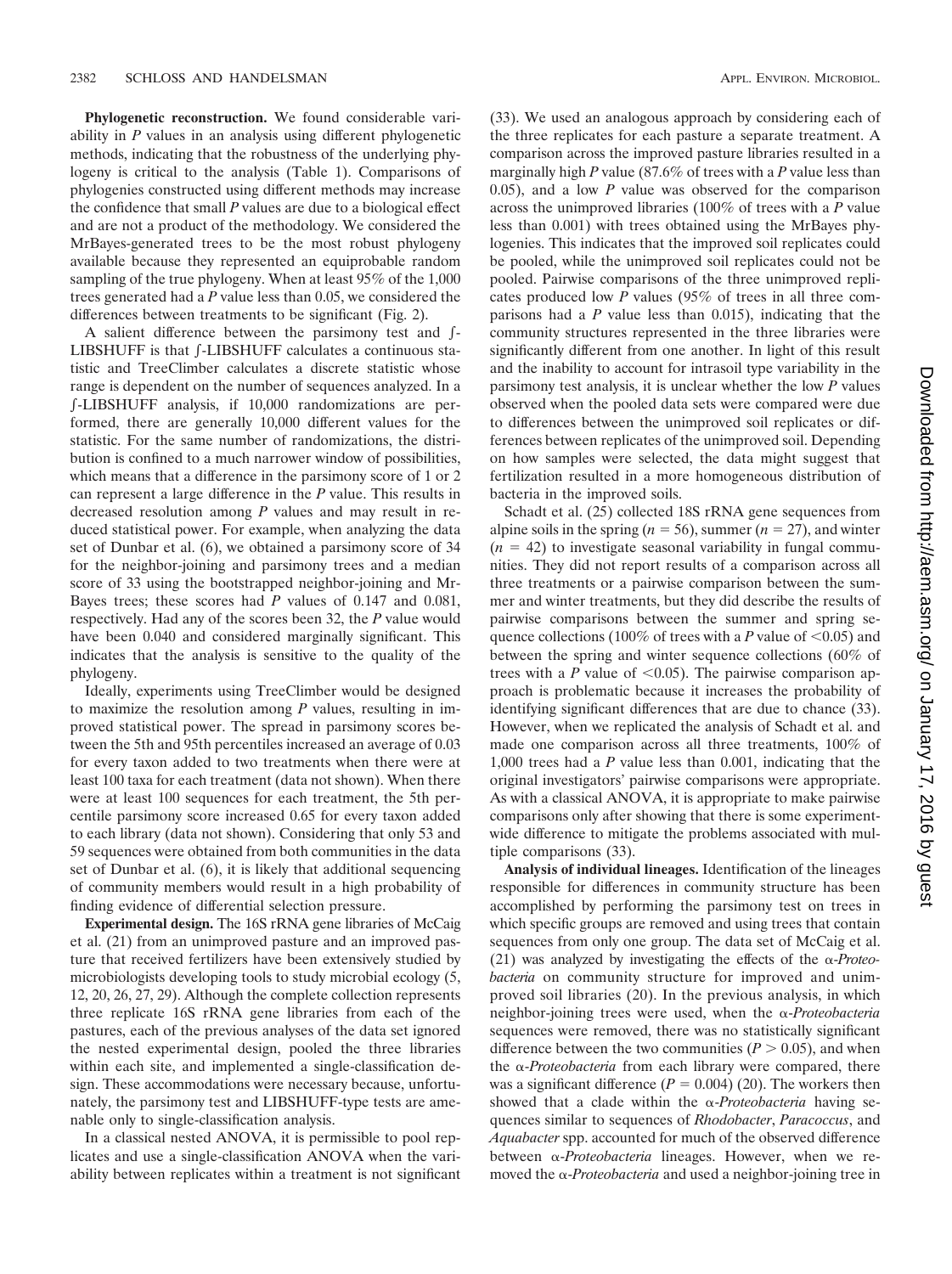TreeClimber, we obtained a *P* value of 0.043, which indicated that exclusion of the  $\alpha$ -*Proteobacteria* lineages still showed marginal, but significant, covariation between phylogeny and treatment. As the original *P* value was not stated in the previous analysis, we do not know how different the previous *P* value was from our own marginally significant result.

To illustrate the problem with pruning groups of sequences from a phylogenetic tree, we used DOTUR (26) to assign sequences to operational taxonomic units (OTUs). Defining an OTU as a collection of sequences that are at most 0.30 Jukes-Cantor distance unit from each other, we identified 23 OTUs that contained between 1 and 105 sequences. Then for the seven OTUs that contained 10 or more sequences, we serially pruned the sequences from each OTU from the tree and recalculated the *P* value. As previously applied (20), if removing the OTU resulted in a high *P* value, then the analysis indicated that the organisms represented by the OTU were differentially represented in the two communities. When we repeated the analysis with neighbor-joining-generated trees and removed each OTU, none of the *P* values was more than 0.05. When we removed each of the seven OTUs from the overall phylogeny, removing six of the OTUs resulted in less than 95% of the MrBayes-generated trees having *P* values less than 0.05; the seventh OTU contained α-*Proteobacteria* sequences. Although it is probable that shifts among the  $\alpha$ -*Proteobacteria* accounted for the overall differences in community structure, the reduced statistical power to detect differences caused by the removal of 38.2% of the sequence collection probably obscured the detection of such an effect using the parsimony test.

We then calculated the *P* values for comparisons using only the sequences in each of the pruned OTUs. After each OTU was pruned, analysis of the MrBayes-generated trees revealed that six of the seven OTUs exhibited random variation (95% of all trees for each OTU had a *P* value greater than 0.05). Removal of the seventh OTU, which contained 12 sequences  $(N_{\text{improved}} = 5, N_{\text{unimproved}} = 7)$  related to the  $\gamma$ -proteobacterium *Legionella* sp. sequence, resulted in a low *P* value (95% of trees with a *P* value less than 0.05). Our inability to detect other OTUs whose representation was the result of selection pressure may have been due to a lack of statistical power in a comparison of 10 to 105 sequences. Alternatively, we may have found an OTU whose representation was the result of selection pressure, because we performed a sufficient number of comparisons to find a difference by chance. Ultimately, studies using domain-level PCR primers evaluate domain-level differences, not differences in specific lineages. Testing hypotheses about specific lineages requires designing PCR primers for the particular group and then testing the comparison (34).

**Community membership or structure?** The generic statement that the parsimony test compares the differences in lineages among groups implies that the test measures community membership, not structure (20). In some analyses, sequences that are identical within a treatment are removed from the community phylogeny (25), and thus, abundance of types is not measured. The hypothesis tested in the parsimony test is a measure of differences in community structure, which takes into account the composition and distribution of sequences. If one lineage is the object of positive selection, it becomes disproportionately more abundant than the same lineage in a treatment that applies no positive selection. Measuring the

effect of selection pressures on a community requires knowing the relative abundance of each lineage within each community.

We reevaluated the pairwise comparisons made by Schadt et al. (25), who removed all duplicate sequences from each treatment prior to their analysis. When we made comparisons across all three treatments using TreeClimber (i.e., ANOVAstyle design), all of the MrBayes-generated trees had a *P* value that was less than 0.001 when we included or excluded identical sequences. Performing the summer-winter and summer-spring pairwise comparisons with TreeClimber produced *P* values for all MrBayes trees with and without the redundant sequences that were less than 0.001. When we used TreeClimber to perform winter-spring pairwise comparisons with and without redundant sequences, 95% of all MrBayes-generated trees had *P* values that were less than 0.004 and 0.129, respectively. Using nonparametric estimators of the Jaccard and Sorenson similarity indices (4), we found that the similarity values were significantly less than 1.0 for OTUs when the sequences within an OTU were defined by a group of sequences that were at most 4% different from one another. These results demonstrate that the memberships of the communities were not similar, underscoring the point that the parsimony test compares community structure, not membership.

**Conclusions.** Molecular microbial ecology has advanced beyond cataloging sequences to elucidating ecological mechanisms, which requires answering the general question, "are two communities different?" The complexity of microbial communities makes addressing this question impossible without specialized tools. Many of the statistical tools introduced in the last several years have been retrofitted from macroecology population genetics. Although many tools have been developed in macroecology, it is critical to precisely define the hypothesis when a tool is applied to microbial communities. For example, the original description of the parsimony test described it as a test for classical panmixia, a phenomenon that is not found among the bacteria.

The parsimony test is a powerful tool for measuring mechanisms that force a community structure to change. Our analyses assumed a one-tailed hypothesis test that would determine whether the differences between two communities arose due to random variation or whether lineages from one community had become more dominant through negative or positive selection pressures. This assumption was influenced by data sets that showed that microbial communities are generally not identical. A two-tailed test may be appropriate in other environments in which the environment selects for a particular community structure.

The parsimony test is not a panacea for statistical microbial ecology studies. Experimental design and the discrete nature of the probability distribution limit the types of analyses that can be performed and the statistical power of the analyses. Although LIBSHUFF-type analyses are limited by the requirement of performing two tests for every pairwise comparison, they have the advantage that they are able to determine whether one community structure is a subset of another. Other methods, such as analysis of molecular variance (8, 20), can be useful for determining whether the overall genetic variation between two or more communities is greater than the diversity within a community. Further work is necessary to develop additional tests that are useful for time series analyses, multi